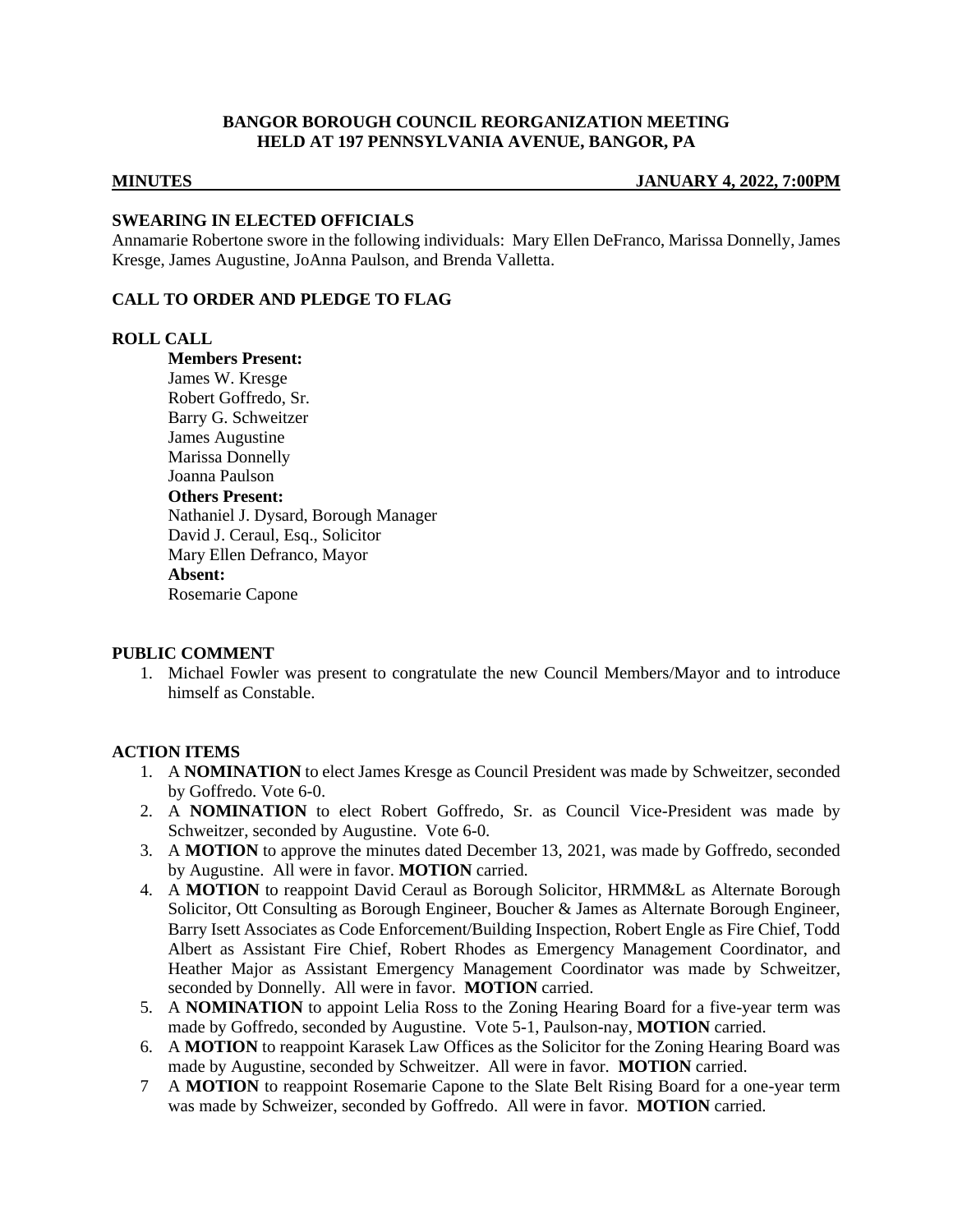- 8 A **NOMINATION** to appoint Robert Goffredo, Jr. to the Planning Commission Board for a fouryear term was made by Schweitzer, seconded by Augustine. A **NOMINATION** to appoint Ricky Fahrenkrug to the Planning Commission Board was made by Donnelly, seconded by Paulson. Goffredo Jr.- 3 votes; Fahrenkrug- 2 votes; Councilman Goffredo Sr. abstained.
- 9. A **NOMINATION** to appoint Michael Bilotta to the Civil Service Commission-Alternate was made by Augustine, seconded by Schweitzer. Vote 5-1, Paulson, nay. **MOTION** carried
- 10. A **MOTION** to reappoint Brian Berger to the Bangor Borough Authority Board for a five-year term was made by Schweitzer, seconded by Goffredo. Vote 4-2, Paulson-Donnelly, nay – **MOTION** carried.
- 11. A **MOTION** to reappoint Margle Law as the Authority Solicitor and Boucher & James as the Authority Engineer was made by Schweitzer, seconded by Goffredo. Vote 5-1, Paulson-nay. **MOTION** carried.
- 12. Council President Kresge reported that Nathaniel Dysard has submitted his resignation as Borough Manager, effective January 21, 2022. A **MOTION** was made by Schweitzer, seconded by Goffredo to accept his resignation with regrates. All were in favor. **MOTION** carried. Council President Kresge stated that he appreciated all the work Dysard has done as Borough Manager.
- 13. Council President Kresge discussed the State redistricting House & Senate seats for our State Representation with Council. This would cut the Bangor School District in half and remove Bangor from the current district and put Bangor under the district that currently serves Pen Argyl and Wind Gap. Bangor would no longer be in the current Senate District and would go the District of Allentown, Bethlehem, Easton. A **MOTION** was made by Goffredo, seconded by Schweitzer to amend the agenda to add the Resolution 2022-1 opposing the redistricting as it currently stands. A **MOTION** was made by Goffredo, seconded by Donnelly to adopt the Resolution 2022-1 which opposes the redistricting efforts at the State, for House & Senate seats, by using the School District template and amending it to be Bangor Borough. All were in favor. **MOTION** carried.

# **COUNCIL COMMENTS**

1. Fire Chief Engle and assistant Fire Chief Albert stated that the fireman and equipment are prepared for the winter.

Resident Carl Giovanni made comments regarding water being drained from the Memorial Park pool. Council President Kresge stated this was not a question for the Fire Chiefs.

- 2. Police Chief Felchock wished everyone a Happy New Year and welcomed the new Council Members/Mayor.
- 3. Mayor DeFranco read a letter that she prepared to Council stating her intentions as serving as Bangor's Mayor.
- 4. Council Member Donnelly stated that she is happy to serve on Council.
- 5. Council Member Augustine wished everyone a Happy New Year and welcomed the new Council Members/Mayor.
- 6. Council Member Schweitzer welcomed the new Council Members/Mayor and as the Authority Chairperson he will keep Council included of any decisions with the Wastewater Treatment Plant.
- 7. Council Member Goffredo welcomed the new Council Members/Mayor and thanked Council for considering Resolution 2022-1.
- Goffredo also wished Dysard the best of luck and said he will be missed.
- 8. Solicitor Ceraul welcomed the new Council Members/Mayor and is available to anyone if needed.
- 9. Manager Dysard stated that it is important to keep everything moving forward.
- 10. Council President Kresge thanked Ms. Robertone for helping with swearing in the new elected officials and welcomed the Council Members/Mayor.

Kresge also thanked everyone for electing him again as Council President.